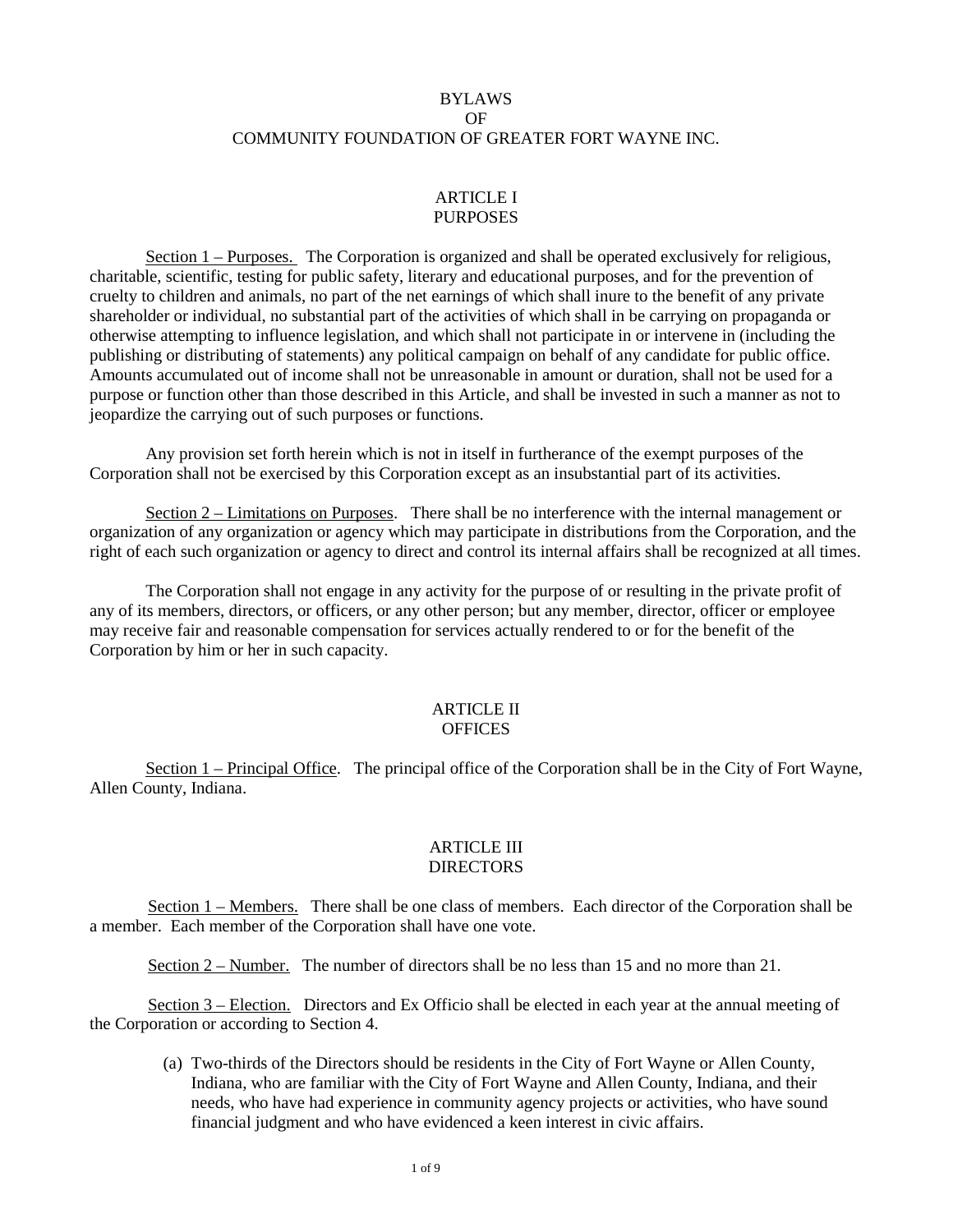- (b) Directors shall be elected for a term of three (3) years.
- (c) After a director has served an initial full term, he or she may be elected to a second term and then shall not be eligible for reelection to a subsequent term until at least one year shall have elapsed after the expiration of the prior term. In extenuating circumstances, such as the end of a Board Chair's term or a Director involved in a significant project, a Director may be elected for one (1) additional three (3) year term by vote of the Board of Directors provided that this would not increase the total number of Directors to a greater number than that specified in Section 2 of this Article III.
- (d) Ex Officio Directors may be elected for a term of one year. An Ex Officio Director shall be a non-member and non-voting position.

Section 4 – Vacancies. Any director may resign his or her office at any time by delivering a resignation in writing to the Corporation, and the acceptance of such resignation, unless required by the terms thereof, shall not be necessary to make such resignation effective. Any vacancy occurring in the Board of Directors may be filled by the vote of the remaining members of the Board for the unexpired term.

Section 5 – Duties. The Board of Directors shall manage the property and business of the Corporation and shall formulate its policies, and they shall have all the powers necessary or appropriate to enable it to carry out the purposes of the Corporation.

Section 6 – Annual Meeting. The annual meeting shall be held in May with the place, date, and hour of the annual meeting to be provided to the Directors with notice not less than that required for special meetings in Section 7.

Section 7 – Special Meetings. Special meetings of the Board of Directors shall be held whenever called by the Chair or any three members of the Board of Directors. A written notice of any special meeting stating the place, date, and hour of the meeting shall be mailed to each member of the Board of Directors at his or her address or shall be sent by electronic mail or other electronic communication at his or her e-mail or electronic communication address at least 24 hours before the date of the meeting. Notice of the holding of any special meeting of the Board of Directors may be waived in writing by any Director if the waiver sets forth in reasonable detail the purpose or purposes for which the meeting is called and the time and the place thereof*.*

Section 8 – Quorum. The presence of a majority of all of the Directors shall constitute a quorum at any meeting. The act of the majority of the Directors present at a meeting at which a quorum is present shall be the act of the Board of Directors, unless the act of a greater number is required by law or by these bylaws.

Section 9 – Action by Consent. Any action required or permitted to be taken at any meeting of the Board of Directors may be taken without a meeting if prior to such action a written consent to such action is signed by a majority of the members of the Board of Directors and such written consent is filed with the minutes of the proceedings of the Board of Directors. Consent may be evidenced by any actual signature, a facsimile transmission of a signature, or electronic signature of a Director.

Section 10 – Meetings by Telephone or Other Communication. The Board of Directors may permit any or all Directors to participate in a regular or special meeting by, or conduct the meeting through the use of any means of communication by which all Directors participating may simultaneously hear each other during the meeting. A Director participating in a meeting by this means is deemed to be present in person at the meeting.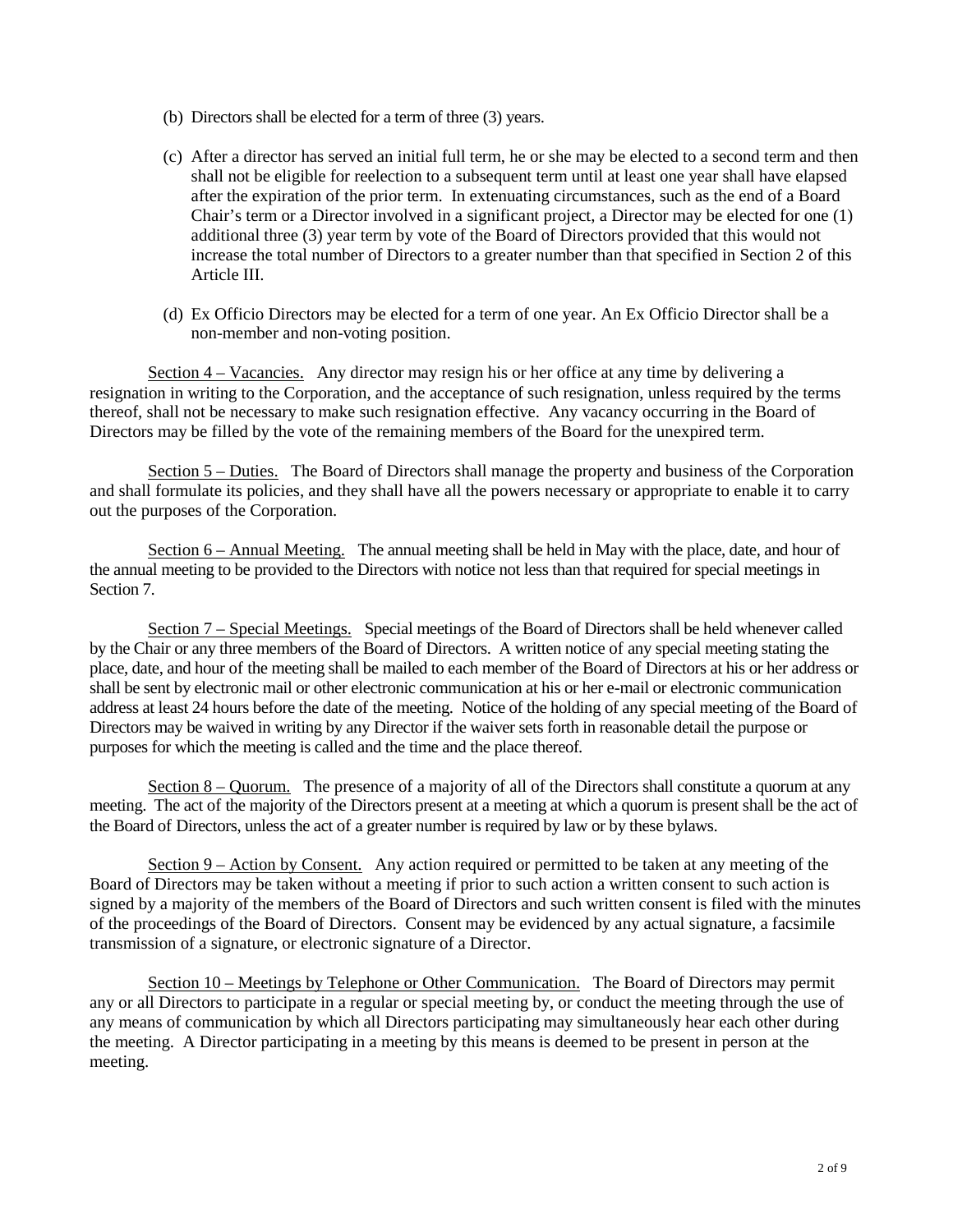## ARTICLE IV **OFFICERS**

Section 1 – Number. The officers of the Corporation shall be a Chair, a Vice Chair, a Treasurer, a Secretary and such other officers as the Board of Directors may from time to time elect or appoint, all of whom shall be members of the Board of Directors.

Section 2 – Tenure. The officers of the Corporation shall be chosen annually by the Board of Directors, to hold office for one year and until their respective successors are chosen and qualified, subject to removal and replacement at any time by the Board of Directors.

Section 3 – Chair. The Chair shall preside at all meetings of the Corporation and the Board of Directors and shall have general supervision of the affairs of the Corporation.

Section 4 – Vice Chair. In the absence of the Chair, the Vice Chair shall perform the duties of the Chair. The Vice Chair shall assist the Chair in the management of the Corporation and shall perform such other duties as may be assigned to him or her by the Board of Directors.

Section 5 – Treasurer. The Treasurer shall perform the usual duties associated with his or her office and such other duties as may be assigned to him or her by the Board of Directors.

Section 6 – Secretary. The Secretary shall perform the usual duties associated with the office of Secretary, except those expressly assigned to the President/CEO, and such other duties as may be assigned to him or her by the Board of Directors.

Section 7 – President/CEO. A President/CEO may be appointed by the Board of Directors and shall be responsible for the general direction of the affairs and operations of the Corporation in accordance with policies adopted by the Board. He or she shall keep the minutes and records of the Corporation, of the Board of Directors, and its committees. He or she shall supervise the paid staff of the Corporation and shall be an exofficio member of all committees. He or she need not be a member of the Board.

# ARTICLE V COMMITTEES

Section 1 – Committees. The Board of Directors may create and dissolve committees as the Board determines would assist the Board in the performance of its duties. The Board of Directors shall appoint committee chairs to committees. Any such committee must have a written committee description approved by the Board of Directors.

Section  $2 -$  Quorum for Committees. The presence of a majority of all the members of the committee shall constitute a quorum of any meeting of any committee; and the act of the majority of the members of a meeting at which a quorum is present shall be the act of the committee unless the act of a greater number is specified by the Board of Directors.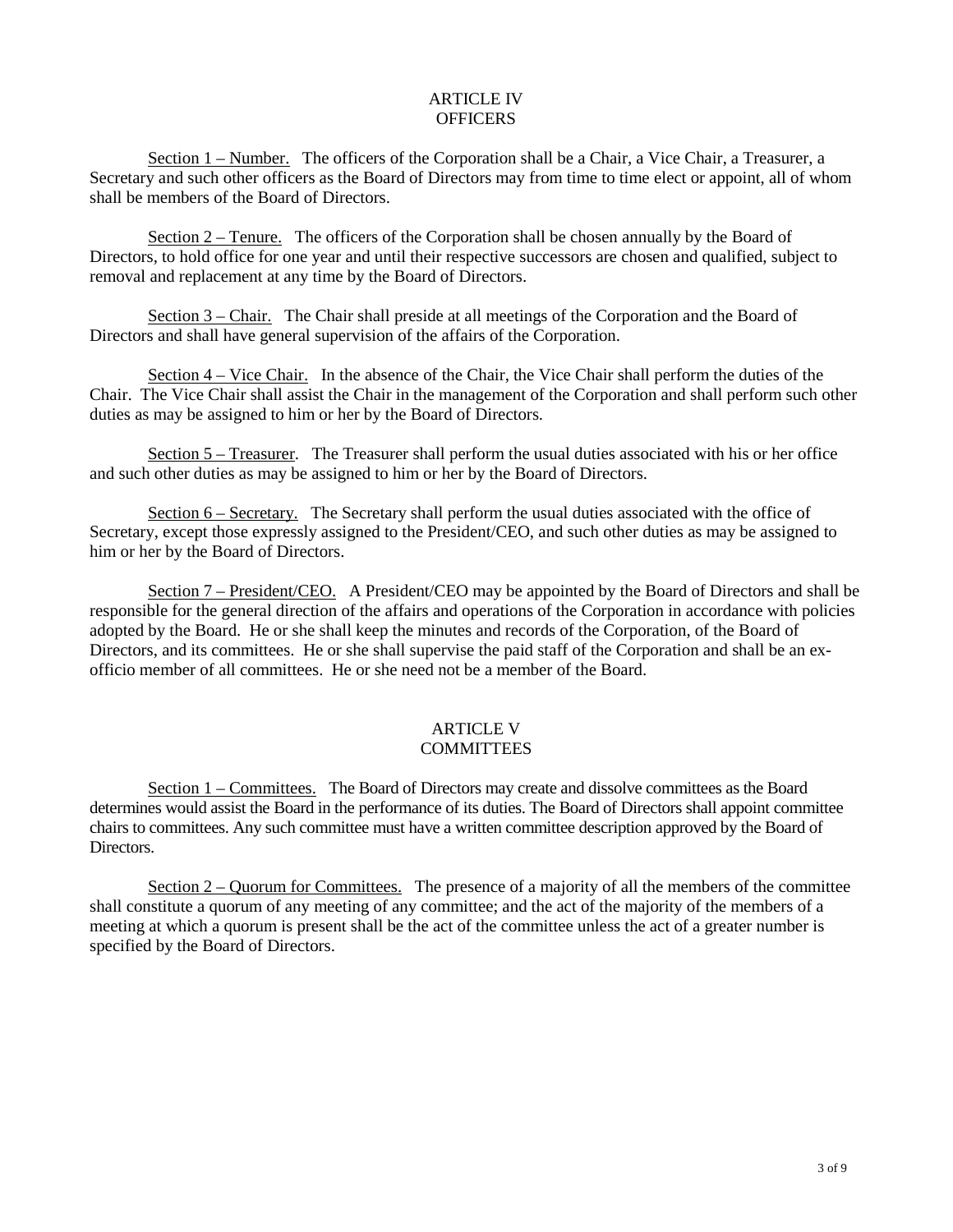# ARTICLE VI PROPERTY AND FUNDS

### Section 1 – Property and Funds.

- (a) The Corporation is authorized to enter into a contract, trust agreement, or plan with one or more financial institutions, under which this Corporation will act as a distributor of the income or corpus of funds held by such financial institutions and the financial institutions will act as investors and administrators of the funds; provided, however, that such distribution by this Corporation shall be only for one or more of the purposes set forth in the Articles of Incorporation.
- (b) The maker of a gift, devise, or bequest to the Corporation may either request or direct that the income or the principal or both of the fund created by him or her be paid to the designated beneficiaries in such manner, at such times, and for such a lawful period of time as he or she may specify, so long as the same be within the enumerated purposes of the Corporation, and distributions from the funds created by him or her shall be made in accordance with his or her request or directions; provided, however, that it shall be an express condition of each gift, devise, and bequest accepted by the Corporation that, whenever the Board of Directors of the Corporation determines by affirmative vote of a majority of the whole Board of Directors that the objectives or purposes for which such gift, devise, or bequest was made have been substantially accomplished or that the objectives or purposes of such gift, devise, or bequest are no longer desirable or beneficial or that a change in circumstances occurring subsequent to the acceptance of such gift, devise or bequest renders unnecessary, undesirable, impractical, or impossible a strict compliance with the terms of such gift, devise, or bequest, the Board of Directors of the Corporation may thereafter at any time and from time to time direct the application of the income and the principal of such gift, devise, or bequest to the general purposes of the Corporation, without regard to and free from all restrictions, limitations, and directions imposed by the maker of such gift, devise or bequest.

The maker may direct that his or her gift, devise, or bequest be held as a separate fund and may designate such fund as a memorial, or otherwise; and in such event said fund shall be held as a separate fund forming a part of the assets of the Corporation, subject to the foregoing provisions of this paragraph (b).

- (c) The Foundation may refuse to accept any gift or devise if, in the opinion of the Board of Directors of the Foundation, the carrying out of such gift or devise would violate any of the provisions of the Articles of Incorporation of the Foundation or would otherwise be unsuitable.
- (d) Upon the dissolution of the Corporation, but prior to the completion thereof and after the payment and satisfaction of all its liabilities and obligations, all of the remaining assets owed or held by the Corporation shall be used, distributed or disposed of only for one or more of the purposes set forth in the Articles of Incorporation of the Foundation but only if those purposes are within the meaning of Section 501(c)(3) of the Internal Revenue Code of 1954.

Section 2 – Depository. The funds of the Corporation shall be deposited in a depository or depositories to be selected by the Board of Directors or, if so delegated by the Board of Directors, by the Investment Committee. The funds may be withdrawn and dispersed by such officers as may be designated by order of the Board of Directors.

Section 3 – Audit of Books of Corporation. The Board of Directors shall cause the books of the Corporation to be audited annually by a certified public accountant. When requested by a donor, the Corporation shall give a separate accounting of any fund or property given by such donor which in accordance with the request or direction of the donor is then being held as a separate fund as contemplated in Section 1,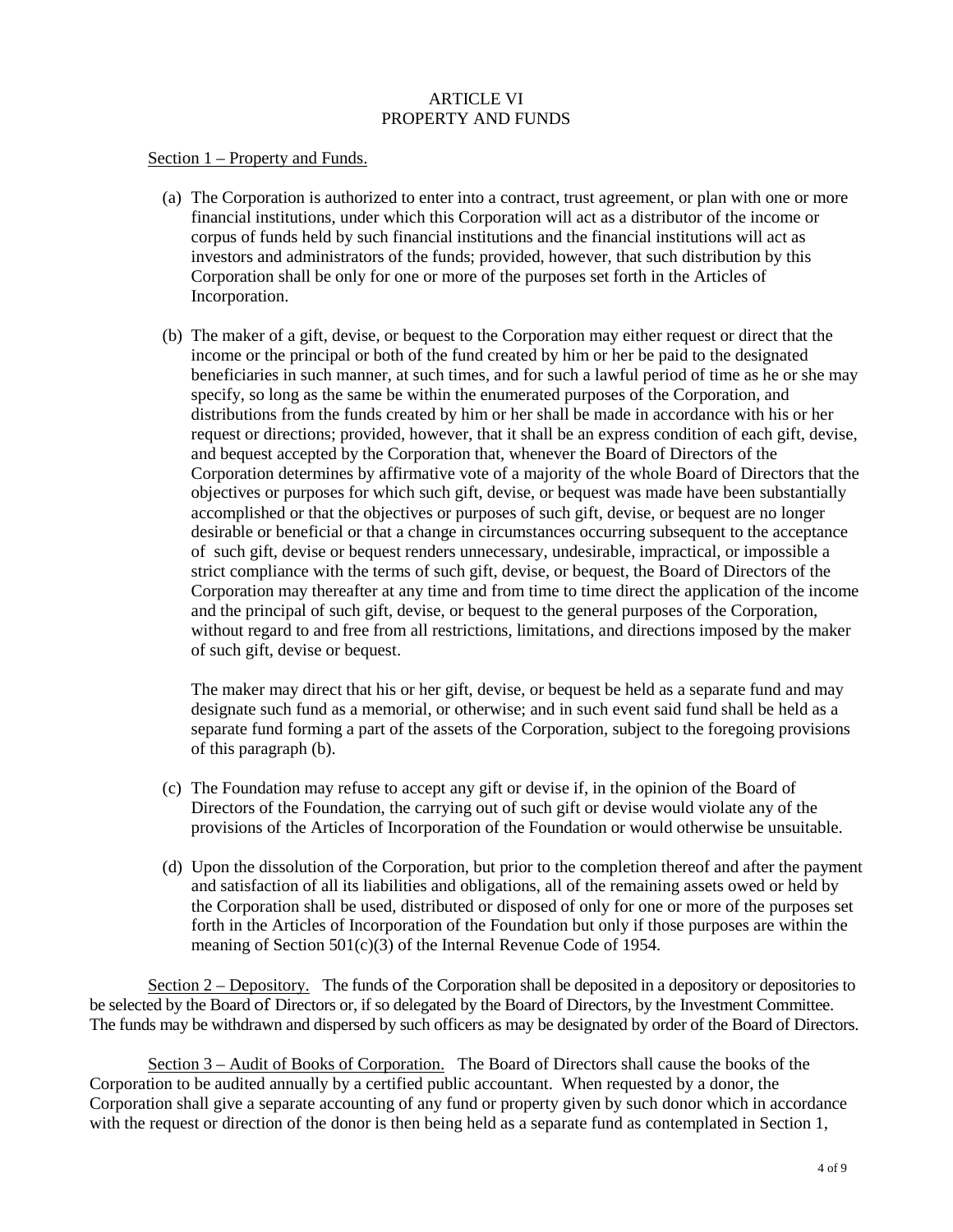above, such accounting to show all receipts and disbursement and the manner in which any balance in the fund is invested.

### ARTICLE VII **MISCELLANEOUS**

Section 1 – Fiscal Year. The fiscal year of the corporation shall be the calendar year.

Section 2 – Seal. The Corporation shall have no seal.

Section 3 – Rules of Order. Robert's Rules of Order, Revised, when not inconsistent with the Articles of Incorporation or the Bylaws of the Corporation or with applicable law, shall govern the meetings of the members and of the Board of Directors.

Section 4 – Amendments. These Bylaws may be amended, repealed, or altered in whole or in part by the affirmative vote of a majority of the whole Board of Directors at any meeting of the Board where such action has been announced in the notice of such meeting or in the waiver of notice thereof.

# ARTICLE VIII INDEMNIFICATION

Section 8.1 – Definitions. For purposes of this Article VIII, the following definitions shall apply:

- (a) Corporation. The "Corporation" shall include the corporation and any domestic or foreign predecessor entity of the Corporation in a merger or other transaction in which the predecessor's existence ceased upon consummation of the transaction.
- (b) Director. "Director' means an individual who is or was a director of the Corporation or an individual who, while a director of the Corporation, is or was serving at the Corporation's request as a director, officer, partner, trustee, employee, or agent of another foreign or domestic corporation, partnership, joint venture, trust, employee benefit plan, or other enterprise, whether for profit or not. A director is considered to be serving an employee benefit plan at the Corporation's request if the director's duties to the Corporation also impose duties on, or otherwise involve services by, the director to the plan or to participants in or beneficiaries of the plan. "Director" includes, unless the context requires otherwise, the estate or personal representative of a director.
- (c) Officer. "Officer means an individual who is or was an officer of the Corporation or an individual who, while an officer of the Corporation, is or was serving the Corporation's request as a director, officer, partner, trustee, employee, or agent of another foreign or domestic corporation, partnership, joint venture, trust, employee benefit plan, or other enterprise, whether for profit or not. An officer is considered to be serving an employee benefit plan at the Corporation's request if the officer's duties to the Corporation also impose duties on, or otherwise involve services by, the officer to the plan or to the participants in or beneficiaries of the plan. "Officer' includes, unless the context requires otherwise, the estate or personal representative of an officer.
- (d) Expenses. "Expenses" include counsel fees.
- (e) Liability. "Liability" means the obligation to pay a judgment, settlement penalty, fine (including an excise tax assessed with respect to an employee benefit plan), or reasonable expenses incurred with respect to a proceeding.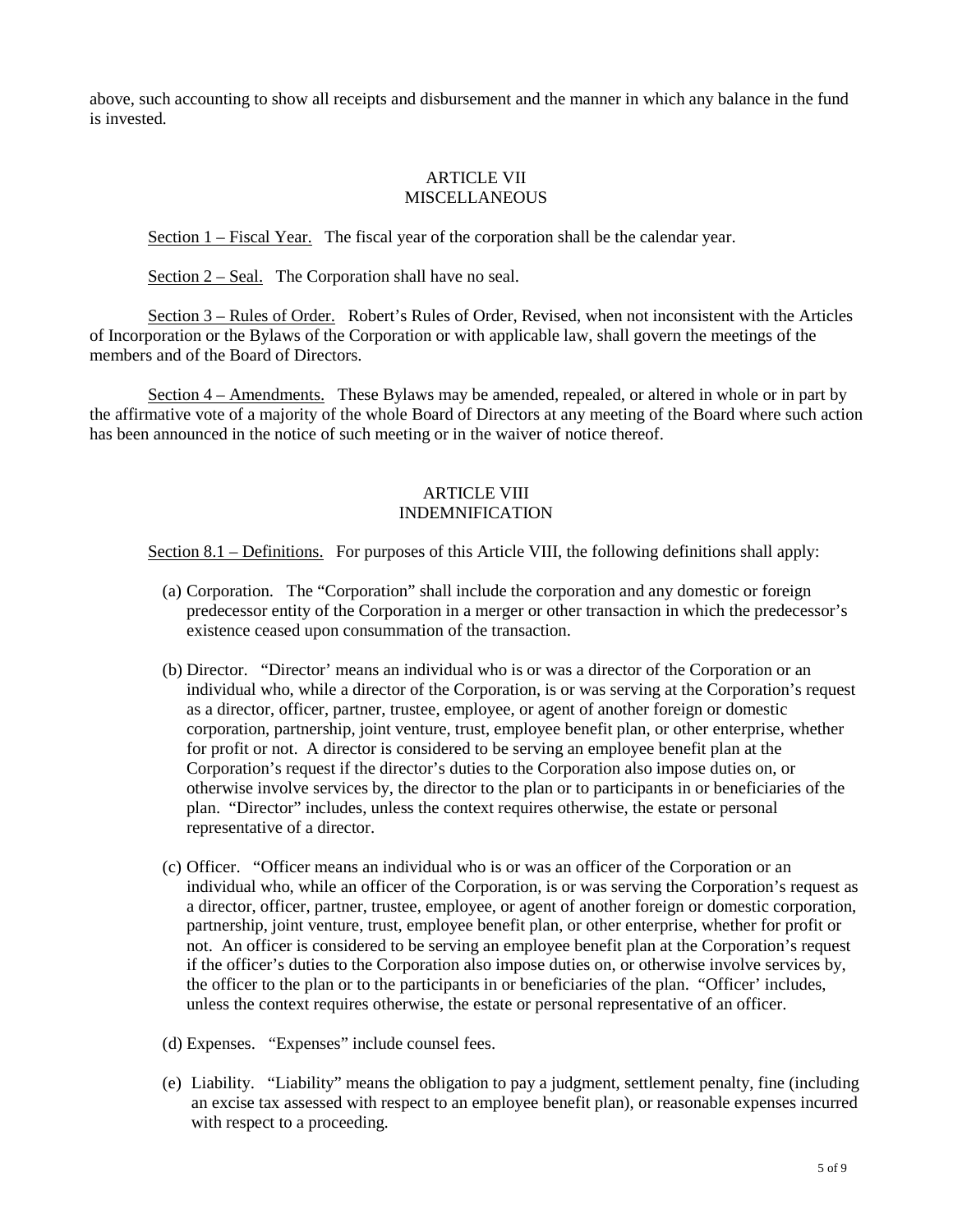- (f) Official Capacity. "Official capacity" means:
	- (1) when used with respect to a director, the office of director in the Corporation; and
	- (2) when used with respect to an officer, the office in the Corporation held by the officer.

"Official capacity" does not include service for any other foreign or domestic corporation or any partnership, joint venture, trust employee benefit plan, or other enterprise, whether for profit or not.

- (g) Party. "Party" includes an individual who was, is, or is, or is threatened to be made a named defendant or respondent in a proceeding.
- (h) Proceeding. "Proceeding" means any threatened, pending or completed action, suit, or proceeding, whether civil, criminal, administrative, or investigative and whether formal or informal.

Section 8.2 – Mandatory Indemnification. Unless limited by the Articles of Incorporation, the Corporation shall indemnify a director who was wholly successful, on merits or otherwise, in the defense of any proceeding to which the director was a party because the director is or was a director of the Corporation against reasonable expenses incurred by the director in connection with the proceeding.

#### Section 8.3 – Other Indemnification.

- (a) Without limiting the provisions of Section 8.2, the Corporation shall indemnify an individual made a party to a proceeding because the individual is or was a director against liability incurred in the proceeding if;
	- (1) the individual's conduct was in good faith; and
	- (2) the individual reasonably believed;
		- (A) in the case of conduct in the individual's official capacity with the Corporation, that the individual's conduct was in its best interests; and
		- (B) in all other cases, that the individual's conduct was at least not opposed to its best interests; and
	- (3) in the case of any criminal proceeding, the individual either;
		- (A) had reasonable cause to believe the individual's conduct was lawful; or
		- (B) had no reasonable cause to believe the individual's conduct was unlawful.
- (b) A director's conduct with respect to an employee benefit plan for a purpose the director reasonably believed to be in the interests of the participants in and beneficiaries of the plan is conduct that satisfies the requirement of subsection  $(a)(2)(B)$ .
- (c) The termination of a proceeding by judgment, order, settlement, conviction, or upon a plea of nolo contendere or its equivalent is not, of itself, determinative that the director did not meet the standard of conduct described in this section.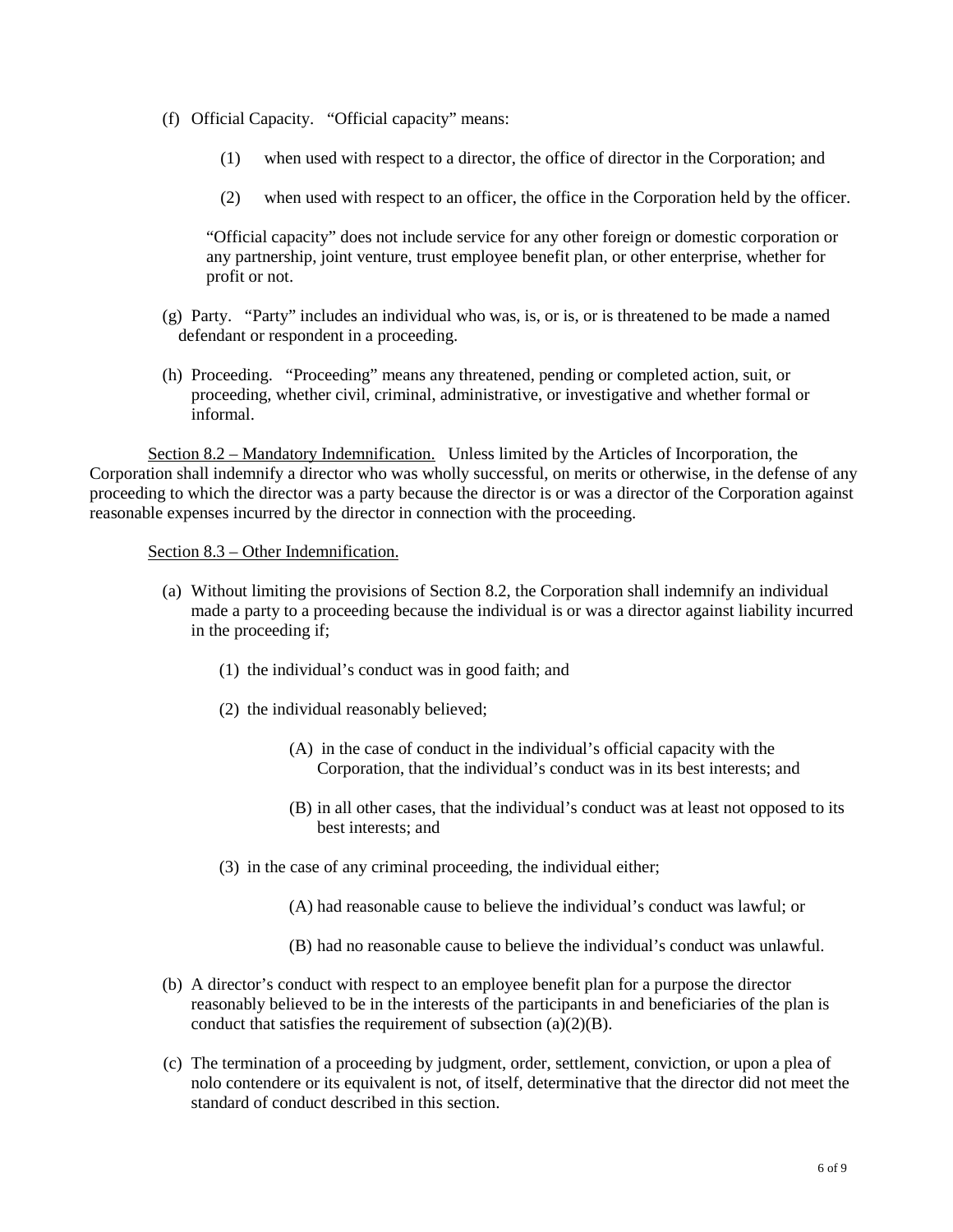- (d) The Corporation may not indemnify a director under this section:
	- (1) in connection with a proceeding by or in the right of the Corporation in which the director was adjudged liable to the Corporation; or
	- (2) in connection with any other proceeding charging improper personal benefit to him or her, whether or not involving action in his or her official capacity, in which he or she was adjudged liable on the basis that personal benefit was improperly received by him or her.
- (e) Indemnification permitted under this Section in connection with a proceeding by or in the right of the Corporation is limited to reasonable expenses incurred in connection with the proceeding.

### Section 8.4 – Advancement of Expenses.

(a) The Corporation may pay for or reimburse the reasonable expenses incurred by a director who is a party to a proceeding in advance of final disposition of the proceeding if;

(1) the director furnishes the Corporation with a written affirmation of the director's good faith belief that the director has met the standard of conduct described in Section 8.3;

(2) the director furnishes the Corporation a written undertaking, executed personally or on the director's behalf, to repay the advance if it is ultimately determined that the director did not meet the standard conduct; and

(3) a determination is made that the facts then known to those making the determination would not preclude indemnification under this Article.

- (b) The undertaking required by Subsection (a)(2) must be an unlimited obligation of the director but need not be secured and may be accepted without reference to financial ability to make repayment.
- (c) Determinations and authorizations of payment under this Section shall be made in the manner specified in Section 8.6.

Section 8.5 – Application to Court. Unless the Corporation's Articles of Incorporation provide otherwise, a director of the Corporation who is a party to proceeding may apply for indemnification to the court conducting the proceeding or to another court of competent jurisdiction. On receipt of an application, the court after giving any notice the court considers necessary may order indemnification if it determines:

> (1) the director is entitled to mandatory indemnification under Section 8.2, in which case the court shall also order the Corporation to pay the director's reasonable expenses incurred to obtain court-ordered indemnification; or

(2) the director is fairly and reasonably entitled to indemnification in view of all the relevant circumstances, whether or not the director met the standard of conduct set forth in Section 8.3, or was adjudged liable as described in Subsection  $3(d)(1)$ , but if he or she was adjudged so liable his or her indemnification is limited to reasonable expenses incurred.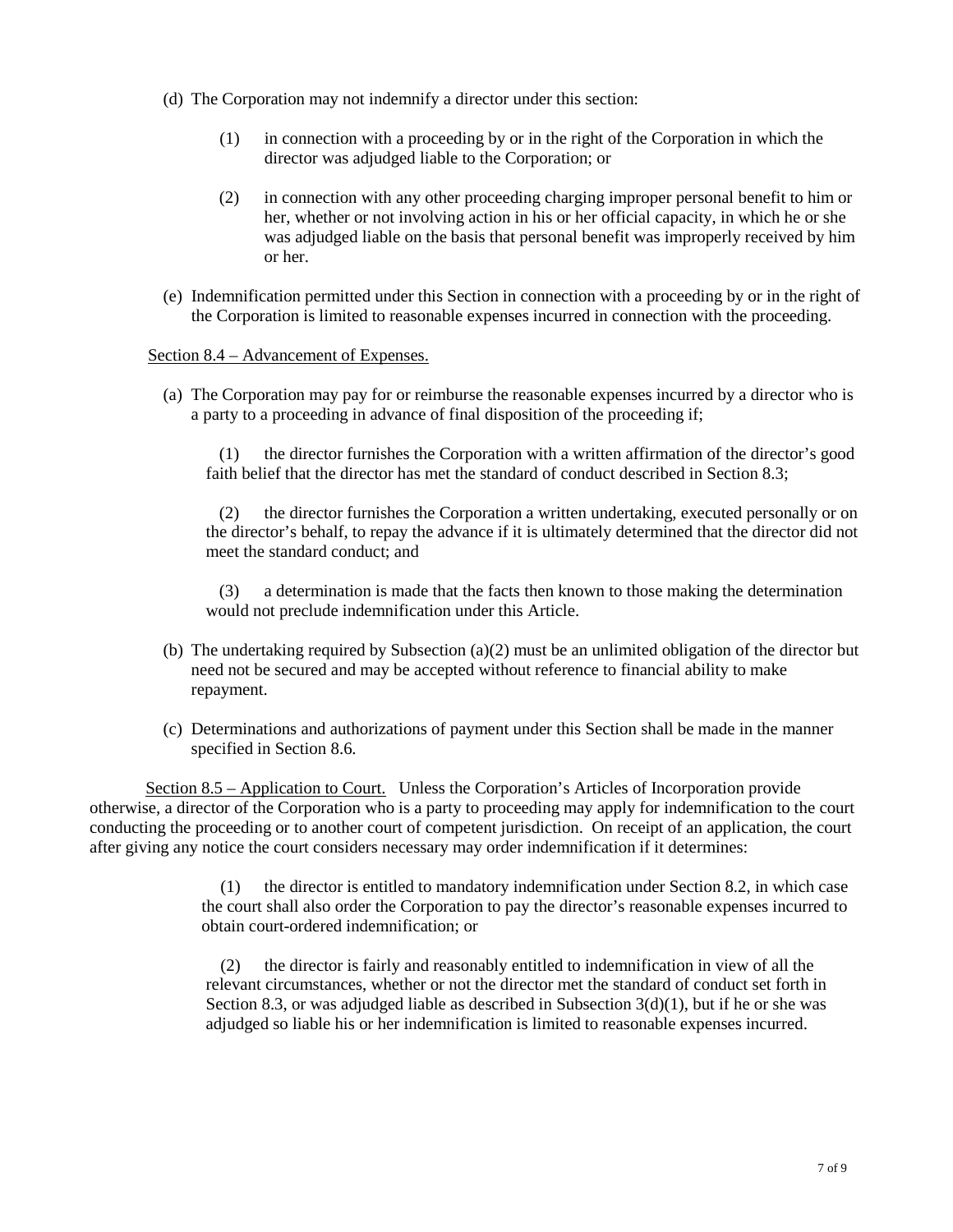### Section 8.6 – Determination and Authorization.

(a) The Corporation may not indemnify a director under Section 8.3 unless authorized in the specific case after determination has been made that indemnification of the director is permissible in the circumstances because the director has met the standard of conduct set forth in Section 8.3.

(b) The determination shall be made by any one (1) of the following procedures:

(1) By the Board of Directors by majority vote of a quorum consisting of directors not at the time parties to the proceeding.

(2) If a quorum cannot be obtained under subdivision (1), by majority vote of a committee duly designated by the Board of Directors (in which designation directors who are parties may participate), consisting solely of two (2) or more directors not at the time parties to the proceeding.

(3) By special legal counsel:

- (A) selected by the Board of Directors or its committee in the manner prescribed in subdivision  $(1)$  or  $(2)$ ; or
- (B) if a quorum of the Board of Directors cannot be obtained under subdivision (1) and a committee cannot be designated under subdivision (2), selected by majority vote of the full Board of Directors (in which selection directors who are parties may participate).
- (C) Authorization of indemnification and evaluation as to reasonableness of expenses shall be made in the same manner as the determination that indemnification is permissible, except that if the determination is made by special legal counsel, authorization of indemnification and evaluation as to reasonableness of expenses shall be made by those entitled under Subsection (b)(3) to select counsel.

Section 8.7 – Indemnification of Officers, Employees and Agents. Unless the Corporation's Articles of Incorporation provide otherwise:

- (1) an officer of the Corporation, whether or not a director, is entitled to mandatory indemnification under Section 8.2, and to the indemnification under Section 8.3, and is entitled to apply for court-ordered indemnification under Section 8.5, in each case to the same extent as a director; and
- (2) the Corporation may indemnify and advance expenses under this Article to an officer, employee or agent, whether or not a director, to the same extent as to a director.

Section 8.8 – Insurance. The Corporation may purchase and maintain insurance on behalf of an individual who is or was a director, officer, employee, or agent of the Corporation, or who, while a director, officer, employee, or agent of the Corporation, is or was serving at the request of the Corporation as a director, officer, partner, trustee, employee, or agent of another foreign or domestic corporation, partnership, joint venture, trust, employee benefit plan, or other enterprise, against liability asserted against or incurred by the individual in that capacity or arising from the individual's status as a director, officer, employee, or agent, whether or not the Corporation would have power to indemnify the individual against the same liability under Sections 8.2 or 8.3.